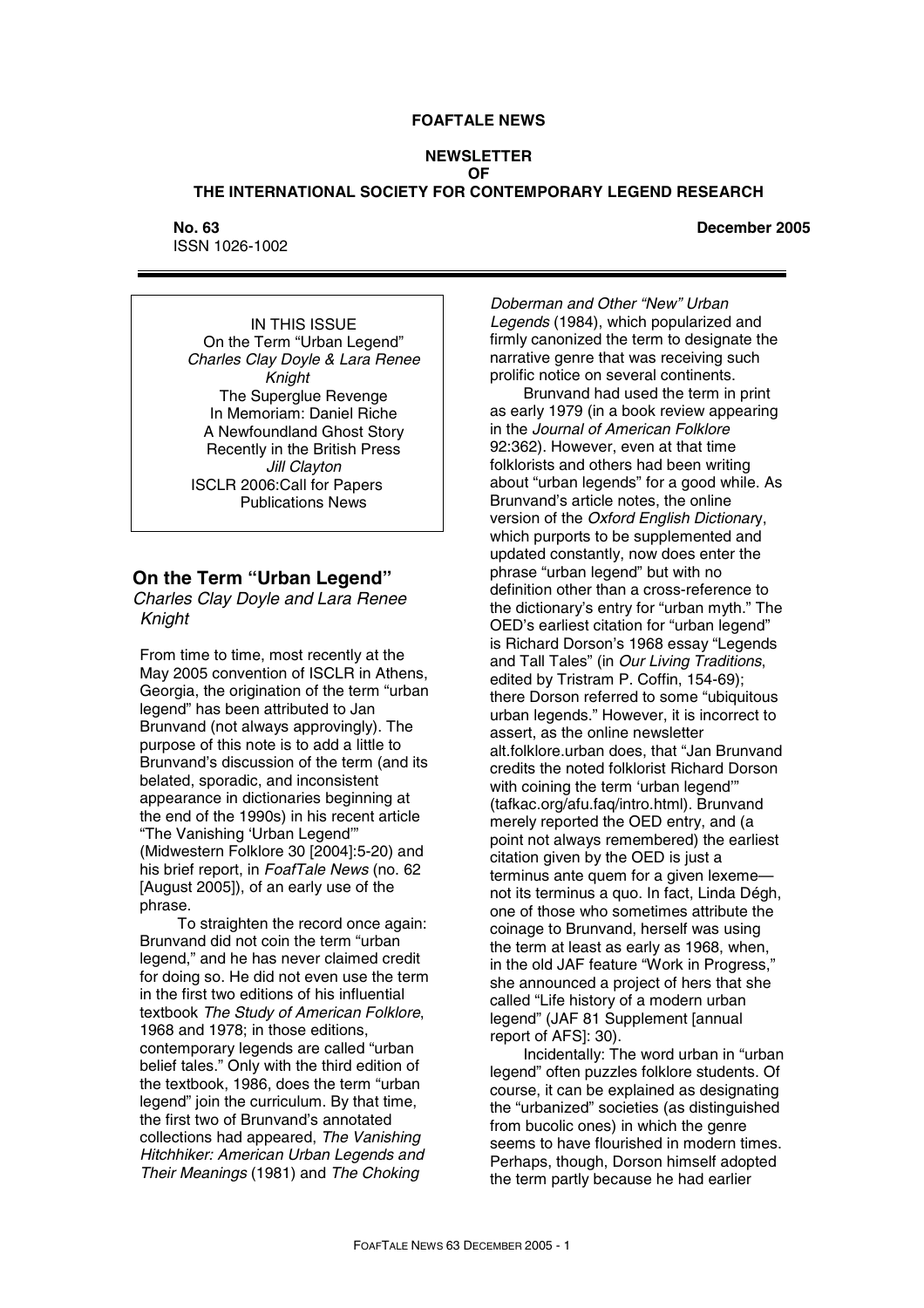discussed such legends (including his famous tracing of the origin of "The Death Car") in a sub-chapter entitled "Folktales and Legends of the Big City" in his book *American Folklore* ([1959], 245-54). Back in 1952, J. Russell Reaver entitled an article "'Embalmed Alive': A Developing Urban Ghost Tale," in which he remarked, "Tales from city folk form a valuable but rather neglected part of folk-literature" (*New York Folklore Quarterl*y 8: 217-20).

As its second-oldest citation, the OED gives Daniel Barnes's 1971 reference (in *American Literature* 43:119) to a paper by Patrick Mullen, "Urban Legend and Rumor Theory"; the paper itself was published in 1972, now with the title "Modern Legend and Rumor Theory" (*Journal of the Folklore Institut*e 9:95-109). Mullen observed, "Although the terms urban legend and urban belief tale are widely used today, they are somewhat misleading" (95). Note the assertion that (in 1972) the term "urban legend" was already being "widely used." A 1972 column by Bill Gold in the *Washington Post* (an installment of his regular feature "The District Line") had the title "Origins of Urban Legends Baffle Experts" (19 May; B22).

As for the cross-referenced cognate term "urban myth," misnomer though it is: The OED gives an earlier instance than its earliest for "urban legend." In 1960, W. H. Friedland entitled a paper "Some Urban Myths in East Africa" (in the collection *Myth in Modern Africa*, edited by Allie Dubb [Lusaka Northern Rhodesia (now Zambia)], 83-97). There, however, the phrase "urban myths" does not refer specifically to contemporary legends but rather, broadly, to rumors, superstitions, stereotypes, customs, and other lore that Friedland found in African cities. The OED's second-oldest citation is from 1986 (in the Toronto Star), a whole quartercentury later.

To pencil in the gap a bit: In 1961 the *New York Times* quoted a local official who referred to an "anti-urban myth," the assumption that city schools must be inferior to suburban ones. In somewhat the same vein, Robert Walker, in "The Poet and the Rise of the City," wrote of the "urban myth" perpetrated by "the city's critics" with their "negative reaction" to things urban (*Mississippi Valley Historical Review* 49 [1962]:99). In 1963 Parker Tyler, in "An American Theater Motif: The Psychodrama," referred to one "urban

myth" (presumably among others), the flawed-but-heroic movie lawman (*American Quarterly* 15:148). In 1971 Richard Macksey, in a review of Nathan Scott's Negative Capability, referred to James Joyce's "cosmic urban myth" (MLN 86:608). Commenting on a 1972 book that "calls into question some fundamental notions of African Studies," which had "long been dominated by an 'urban' bias," Joseph Smaldone declared, "The 'urban myth' has been exploded" ("Socioeconomic Study of the Hausa," *African Studies Review* 16 [1973]:150-51). In a 1975 book review, C. Nicholas Lee wrote that E. C. Barksdale "proceeds to discuss the urban myth as used by Gogol and Dostoevskij" (*Slavic and East European Journal* 19:334)—"the urban myth" in contrast to "the pastoral myth." In 1976 George W. Carey referred to "the Jeffersonian anti-urban myth" ("Land Tenure, Speculation, and the State of the Aging Metropolis," *Geographical Review* 66:253). In 1980 Sharon Zukin wondered whether, "after the demystification of urbanization and urbanism, there is still an urban culture or an urban myth which is not merely determined by either capital or technology" ("A Decade of the New Urban Sociology," *Theory and Society* 9:598).

In none of those early instances is the term "urban myth" being used in a way that's really synonymous with "urban legend"; the references are simply to anything the word myth or mythology can designate, in relation to cities. So the OED's definition of "urban myth"—viz. "a sensational but apocryphal story which through repetition in varying versions has acquired the status of folklore, esp. one lent plausibility by its contemporary setting, or by the purported involvement of someone known to the teller"—is problematical, prior to the 1980s, at least. Therefore, the dictionary's cross reference from "urban legend" is not appropriate, since "urban legend" clearly antedates "urban myth" in the defined sense. Of course, sometimes a collocation will become familiar, then "fixed" as a phrase—then only later take on a certain idiomatic sense.

In any case, we recently discovered a very early occurrence of the phrase "urban legend"—not used in the folkloristic sense but the same collocation nonetheless. From an unsigned column in the *New York Times* for 6 December 1925, "Europe's Population Growth" (E12): "Around the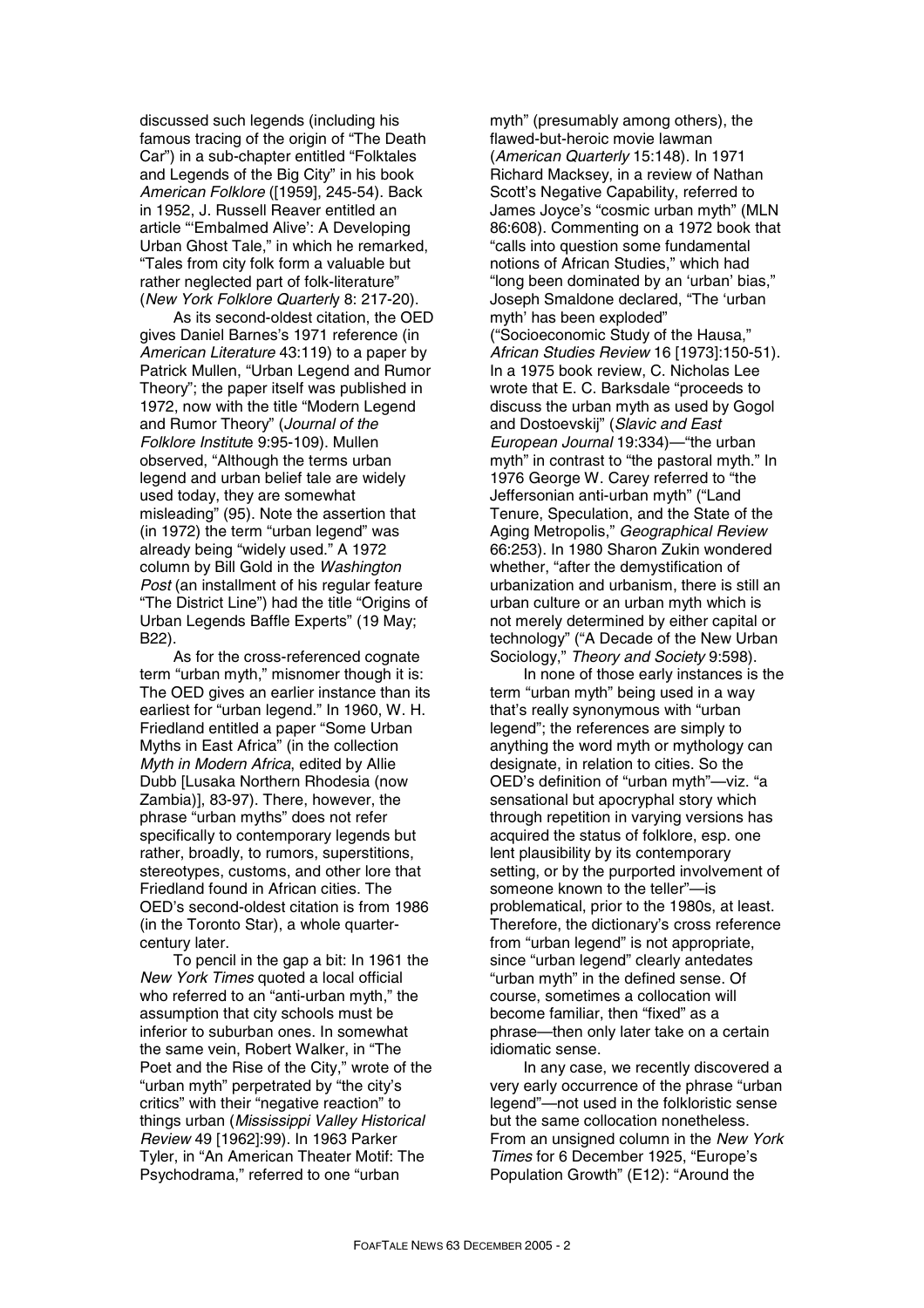subject of population there has been a growth of popular legend hard to remove. Great Britain illustrates the urban legend."

The "urban legend" (so designated) maintains that life in urbanized societies, plagued by slums and squalor, must be nasty and short. In fact, though, "Great Britain with a population of 78 per cent. urban shows an incomparably higher level of health than France with an urban population of only 46 per cent." The depopulation experienced by some European countries resulted not from a low birth-rate (as was generally supposed by demographers at the time) but from a high death-rate: "In Great Britain there were in 1924, for every 100 births, 65 deaths; in Germany, 68 deaths; in France, 87 deaths."

As with all the early examples of the term "urban myth," the 1925 instance of "urban legend" refers not to what folklorists nowadays would call a "contemporary legend" but rather, simply, to a recurring belief or assumption about urban life, urban affairs, urbanization. But the phrase was now in the language, ready to take on other meanings—waiting for Jan Brunvand.

*University of Georgia* 

### **The Superglue Revenge**

*Recently a postgraduate at the Delargy Centre for Irish Folklore and National Folklore Collection, University College Dublin handed me a clipping from the* Irish Times *which he had spotted that day. I then consulted Brian Chapman's database of contemporary legends and found no fewer than 15 other versions. Brian later forwarded me 4 more that he had recently noted, and which proved to be further reports of the same case.* 

*I had not seen this particular legend since Mark Glazer's essay on 22 versions from the Rio Grande Folklore Archive, printed in* Monsters with Iron Teeth: Perspectives on Contemporary Legend III *(Sheffield, 1988). For readers' delight and edification, I print below the article from the* Irish Times *and a selection of Brian Chapman's versions. Editor.* 

### MAN SUES EX-GIRLFRIEND FOR SUPER-GLUING GENITALS

A man is suing his ex-girlfriend for more than \$16,000 ( 13,500) for super-gluing his genitals to his stomach.

Kenneth Slaby, of Pittsburgh, is suing Gail O'Toole, with whom he broke up in 1999 after dating for 10 months.

Mr Slaby then began dating someone else but, according to the lawsuit, Ms O'Toole invited him over to her home on May  $7<sup>th</sup>$ , 2000, where he fell asleep.

When he woke up, Mr Slaby found Ms O'Toole had used super glue to stick his genitals to his abdomen, had glued his buttocks together and had spelled out a profanity on his back in nail polish. Ms O'Toole allegedly told him it was a payback for their break-up, and he had to walk a mile to a petrol station to call for help.

"This was not just some petty domestic quarrel," said Mr Slaby's lawyer, Grey Pratt.

Ms O'Toole had pleaded guilty to misdemeanour assault and served six months' probation, but Mr Slaby is now suing for damages.

Ms O'Toole's lawyer, Chuck Evans, said it was a consensual act and Mr Slaby was not permanently damaged. "This is a case that should have been left in the bedroom," he said. \_ (AP).

The Irish Times*, World News (5 November, 2005). Courtesy Peter McGuire.* 

#### 2.

Extracts from two further reports from Pittsburg. Courtesy Brian Chapman.

### **Glue Suit Day 2: Scorned Lover, Glue, Naked Man And Elvis? Westmoreland County, Pa**.

Late Thursday, the woman accused of using glue as a tool for revenge against an ex-lover told her side of the story in court. Her side involved a story of a wedding proposal, a night of love and plans for Las Vegas nuptials. That was a very different story from the tale of stalking, torture and abuse the man who's suing her told the court.

After their 10-month relationship came to an end, according to Gail O'Toole, she and Ken Slaby attempted to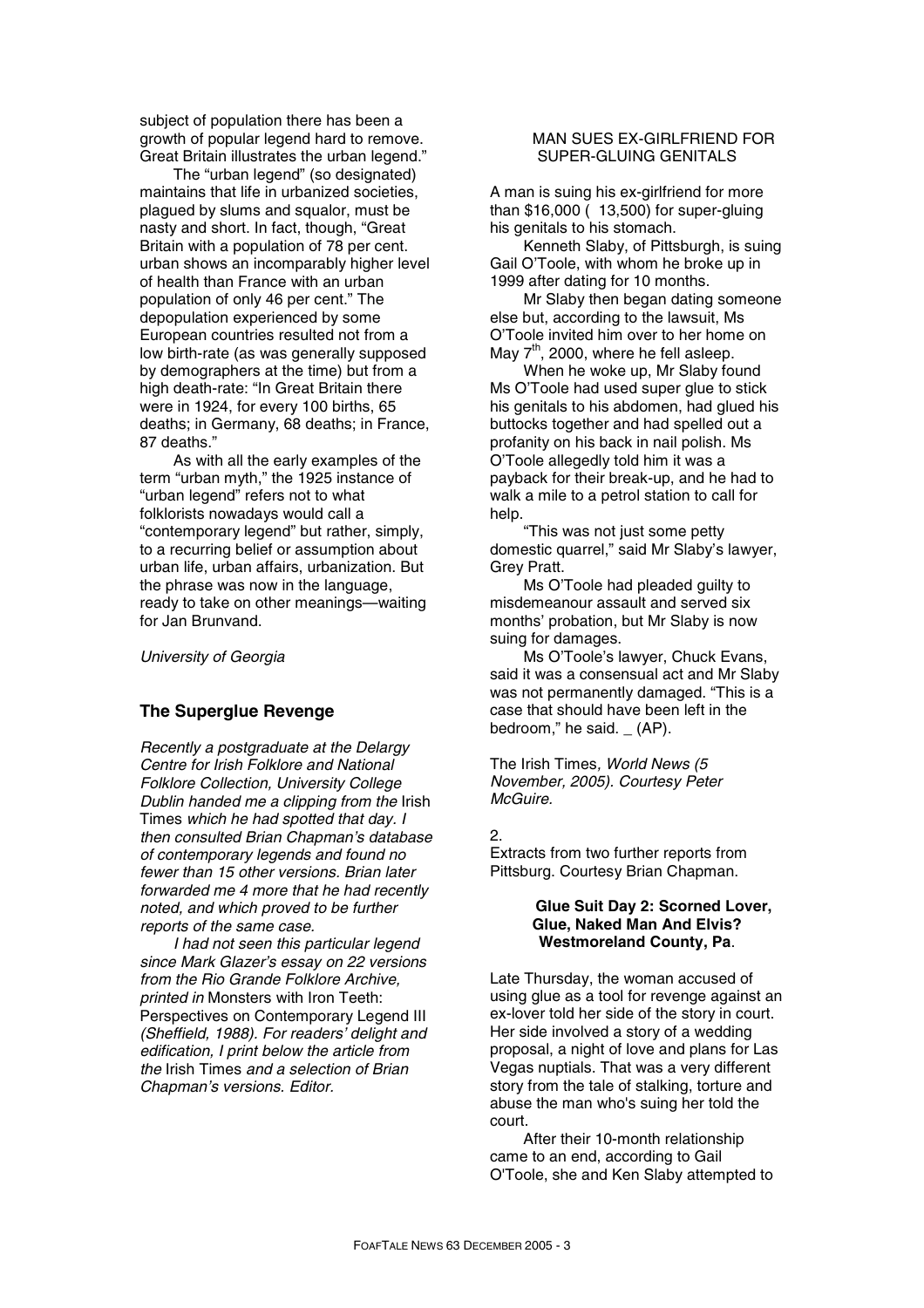rekindle the flame. They went to an oldies dance, followed by a night of lovemaking, O'Toole said.

The next day, O'Toole said Slaby proposed, inviting her to the Elvis Chapel of Love in Las Vegas. She claimed Slaby even bid on a ring. There was just one problem, according to O'Toole -- Slaby already promised the trip and the ring to another woman.

The jury is weighing whether that revelation could have thrown O'Toole into a fit of rage so outrageous that she drugged Slaby, waited until he fell asleep, then glued his penis to his stomach, his testicles to his leg and his buttocks together.

O'Toole said it was part of a sex game -- so was the nail polish, which she said she used to paint sideburns on him in honor of Elvis.

*http://www.thepittsburghchannel.com/new s/5242347/detail.html ThePittsburghChannel.com | 3 November 2005.*

# **It's Just Another Tacky Story In Super Glue Inventor's Book**

By Dennis B. Roddy, Pittsburgh Post-**Gazette** 

To Harry Coover, the story was nothing new: someone coming a bit unstuck, and super-gluing body parts to other body parts. The story, until five years ago, existed largely as urban legend. It would have an angry wife or jilted girlfriend applying the miracle adhesive to the wandering spouse's nether regions, and the philandering guy seeking medical help. "Yes, I heard some of those stories. We had a small group that was collecting all these stories from papers and publications and all that," Dr. Coover said. He had a reason to wonder if these legends could be true.

Harry Coover, Ph.D., invented super glue. [...]

 As companies sold Super Glue and Krazy Glue during the 1970s, legends began to surface about angry women and some very surprised men who awoke from naps to find they'd become stuck on themselves. "What we did," he said, "was check out several of them to confirm that they were real and the consequence of that was we changed the wording on safety use of super glues -- things that you should not do." Things like what Gail

O'Toole admitted doing to Kenneth Slaby, who yesterday won \$46,200 in damages for his super-gluing five years ago. "That could be very dangerous, of course," Dr. Coover said. "There's even cases in college where they put it on toilet seats and they had to take the toilet seat off and take the guy to the hospital and had to provide some advice on how to remove it." Just in case, from the inventor, here's a tip: warm water, a great deal of it, as quickly as possible. Acetates, like nail polish remover, also help, but they're a bit toxic. The best advice might be to leave super gluing to the experts.

### *http://www.post-*

*gazette.com/pg/05309/601174.stm Pittsburgh Post-Gazette | 5 November 2005* 

*Brian's database features stories from 1995 to 2005. Not only are genitals superglued but eye-lids and lips are glued together as well. In one story a woman's face is glued to her pillow while she sleeps. Here are two of the grizzliest, one from the British press and one via internet newsgroups.* 

*Daily Telegrap*h 22 June 2001

### **Smuggled Migrant's Lips Sealed With Glue**

By Stewart Payne

A TEENAGE illegal immigrant has been found with his lips glued together to prevent him from informing on his smugglers.

The 17-year-old Iraqi is believed to have been bundled off a ship in Southampton within the past week. He was given medical attention after being found slumped in a doorway at nearby Eastleigh on Monday and is being questioned at an immigrant detention centre.

Hampshire police said a couple who found him thought at first that he was drunk because he could only mumble. The youth scribbled on a piece of paper to indicate where he came from.

Later it became clear that three men had used glue to seal his lips before he was smuggled off the ship. The couple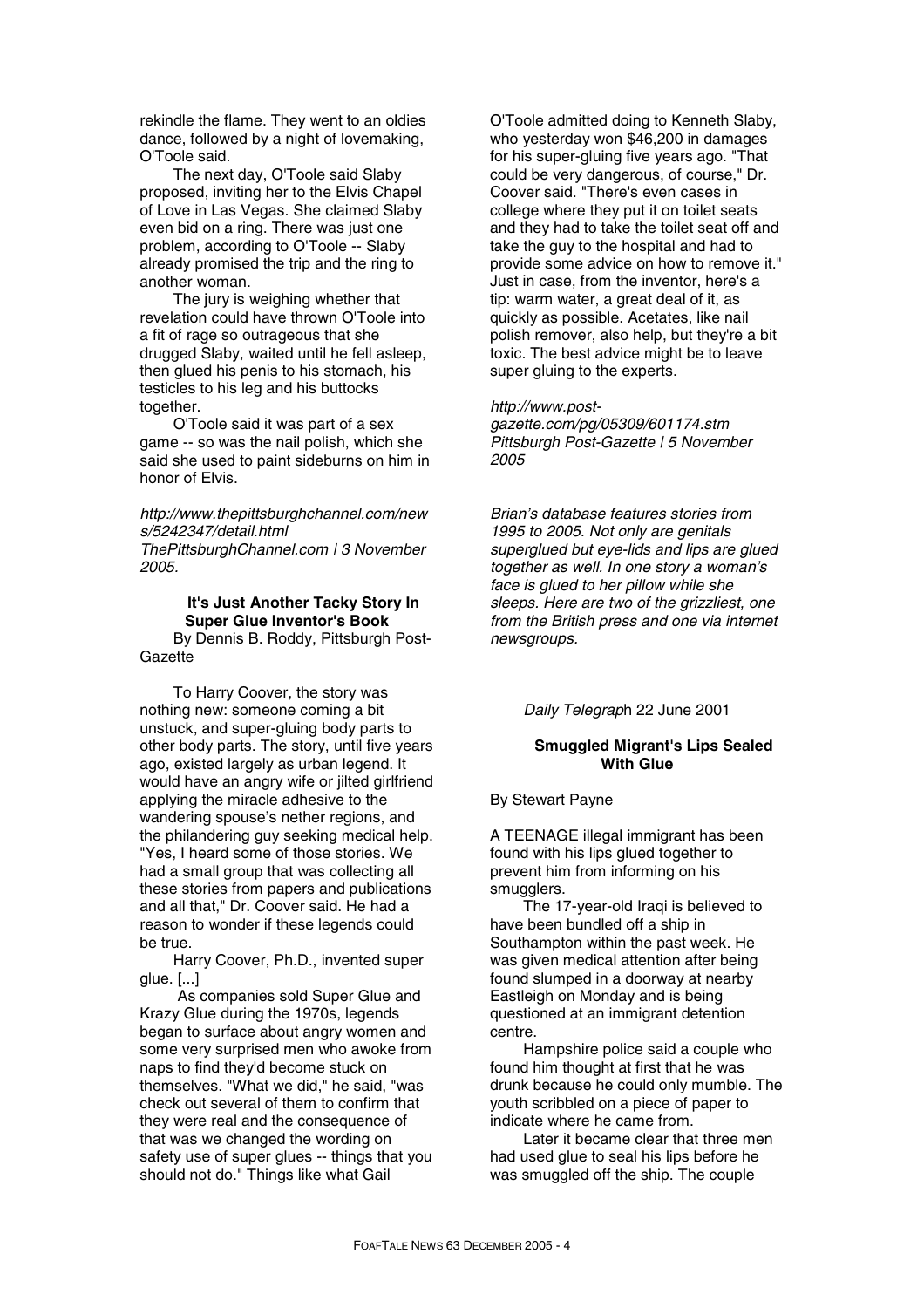said the youth was lying in the doorway of a sports pavilion.

The woman, who asked not to be named, said: "My husband and I thought he was asleep, drunk or drugged. He seemed to be foaming at the mouth, then we realised it was super-glue. He wrote down that he was an Iraqi and to call the police. He also wrote that Saddam [Hussein] was a bad man."

The woman said his feet were covered in blisters after walking for several miles without shoes. The Immigration Service said that no decision had been made on the youth's future.

*http://www.telegraph.co.uk/et?ac=002633 285515118&rtmo=rQrr2Q9X&atmo=llllll* 

#### **Newport**, Tenn., Aug. 9 (UPI)

A grand jury in Tennessee has been asked to consider a sticky situation involving a man who glued shut his wife's private parts.

Franklin James was scheduled to appear at a preliminary hearing Friday, but he waived that right and his case was bound over to the grand jury. James is charged with gluing his wife's vagina shut while she was sleeping.

Police Detective Robert Caldwell says James told investigators he put Super Glue on his wife because she "was cheating on him and he wanted to teach her a lesson."

Teresa James says the incident occurred June 10 after she had taken two pain pills for a headache before going to sleep. She says she discovered what had happened the next morning.

Teresa James obtained a restraining order against her husband, but a lawyer said Friday that the couple is living together again. Public Defender Susan Thomas says the Jameses are planning to move to North Carolina.

#### *Newsgroups:*

*clari.local.tennessee,clari.news.crime.sex, clari.news.crime.assaults,clari.news.crime. general* 

> *Subject: Man accused of gluing wife From: C-upi@clari.net (UPI) Date: Sat, 9 Aug 1997 6:10:29 PDT*

### **In Memoriam: Daniel Riche (1949-2005)**

Daniel Riche, who played an important role in French science fiction, died on Sunday 21 August after a long illness. He was 56 years old. For several years he had been the chief editor of *Fiction*, the principal journal of the genre.

Subsequently he founded the ambitious review *Science and Fiction* (éditions Denoël), which had notably devoted numerous special issues to Philip K. Dick and J.G. Ballard, then the journal *Orbites* (éditions Néo).

A talented anthologist, he had put together several "Livres d'or de la sciencefiction" for Presses Pocket devoted to Richard Mattheson (1981), Clifford D. Simak (1985), Damon Knight (1987), and had conceived the first anthology about "steampunk,' *Futurs Antérieurs* (Fleuve noir, 1999). He oversaw a collection of works about criminal cases in the French provinces with the Presses de la Renaissance, in which series he was himself responsible for *Histoires criminelles de Paris, Île-de-France*, and *Histoires criminelles du Lyonnais*. He also published *Grands procès et affaires criminelles du Lyonnais* (1982). For Fleuve noir, he created and directed the controversial collection "Gore," then the compilation "Aventures et Mystères." Translator, author of a work on chemical and bacteriological warfare (Belfond 1982), and a study entitled "La Bande Dessinée de Science-fiction Américaine" with Albin Michel (1976), during his last years Daniel Riche had distanced himself from publishing and had embarked on a career as a television script-writer. He worked in particular on the series "Brigade spéciale" for TF1, and "Nestor Burma" for France 2.

*First published in* Le Mond*e (28 August 2005). Translation, G. Bennett*. *Sent by Véronique Campion-Vincent, who adds*:

Daniel Riche authored in 1981 (with Jean-Luc Formental) a pioneer article, "Les légendes urbaines," in the magazine *Métal Hurlan*t (68-75). It was a panorama of the urban legends of the 1960s and 1970s and contained inspired illustrations by Di Marco, a specialist in horrible fait-divers.

END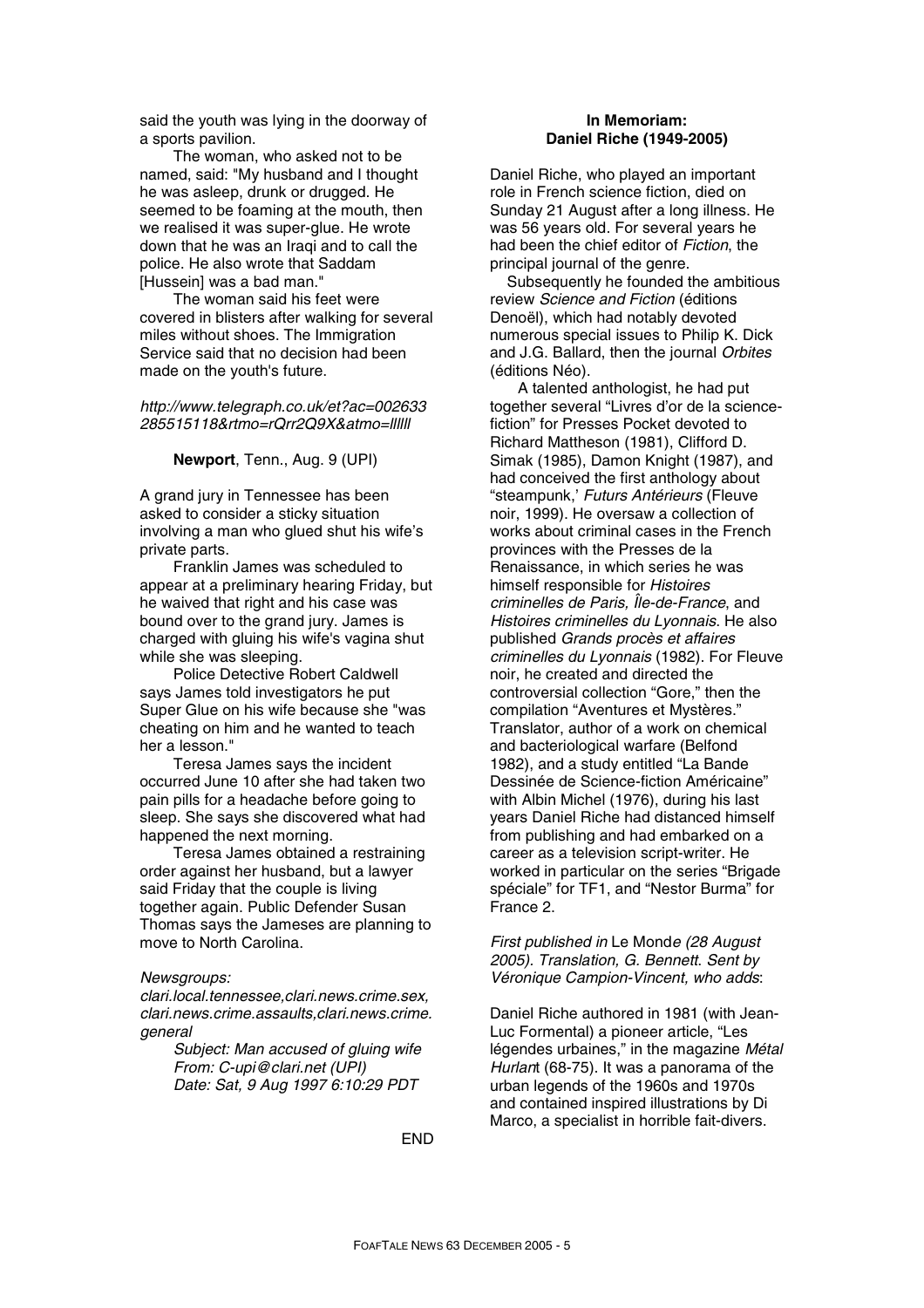# **A Newfoundland Ghost Story**

This happened in a little town in Newfoundland, and even though it sounds like an Alfred Hitchcock tale, it's absolutely true.

A guy was on the side of the road hitch hiking on a very dark night in the middle of a terrible rainstorm; no cars were on the road. The storm was so strong, the guy could hardly see a few feet ahead of him. Suddenly, he saw a car come toward him and stop. The guy, without thinking about it, got in the car and closed the door and only then did he realize there was nobody behind the wheel!

The car started to move very slowly. The guy looked at the road and saw a curve coming his way. Petrified, he started to pray, begging for his life. He had not come out of shock when, just before the car hit the curve, a hand suddenly appeared through the window and moved the steering wheel. The guy, now paralyzed in terror, watched how the hand appeared every time the car was approaching a curve. Finally, although terrified, the guy managed to open the door and jump out of the spooky car. Without looking back, the guy ran through the storm all the way to the nearest town.

Soaking wet, exhausted and in a state of utter shock, the pale visibly shaken guy walked into a nearby bar and asked for two shots of Screech. Then, still trembling with fright, he started telling everybody in the bar about the horrible experience he just went through with a spooky car with no driver and the mysterious hand that kept appearing. Everyone in the bar listened in silence and became frightened, listening to this eerie story, hairs stood on end when they realized the guy was telling the truth because he was crying and he definitely was not drunk!

About half an hour later, two guys walked into the same bar and one said to the other, "Look, me son, there's the arse hole who got into the car while we were pushing it!"

From : Paul Smith <fpsmith@mun.ca> Sent via email 16 November, 2005

### **Recently in the British Press**

### *Jill Clayton*

**The** *Guardian (8 October 2005, p. 7)* under the headline "Cracked? Addict Squirrels Alert," Patrick Barkham wrote:

If they are not launching themselves at you in drug-fuelled desperation, their bloodshot eyes are searching for their next fix, pink paws scrabbling in the ground ...

Squirrels in south London could have become addicted to crack cocaine, say residents of Brixton, who suggest the rodents have dug up drugs buried by dealers or nibbled residues of crack on pipes and vials discarded by addicts.

 According to internet legend, crack squirrels have terrorised residents in New York and Washington. But is the Brixton crack squirrel real or an urban myth? .... "They used to hang out in the little park in front of the Ritzy, twitching ... dancing to music only they could hear and generally creating a malevolent ambience," Londoner Rik Abel wrote in his blog. Ritzy regulars were less sure, "I've never seen one," said a staff member. "But there might be crack foxes around." [...]

But Brixton crack squirrels need not worry about the police yet. "I've no knowledge of that at all, "said a Scotland Yard spokesman, firmly.

**The** *Guardian* (26 October 2005, p 4) carried an article by Ian Sample, "When Sleep's an Alien Experience."

Strange encounters of the alien kind have more to do with sleep disorders than little green men with a penchant for kidnapping, according to a study. A survey of people who believed they had had contact with aliens showed they were much more likely to experience sleep paralysis, a state where people are temporarily stuck between sleep and wakefulness and unable to move ... often people will see bright lights and menacing figures and given the choice between truth and madness, many decide the experience was real..

Sleep paralysis itself was not enough to explain beliefs of alien encounters on its own, according to the survey. Most "experiencers" already had an interest in the paranormal ... They also had "dissociative tendencies", meaning they could be almost oblivious to their actions for periods of time. [...] "It makes them feel special. These aliens have travelled across half the cosmos for them. It's just a shame they're not more careful with their probes."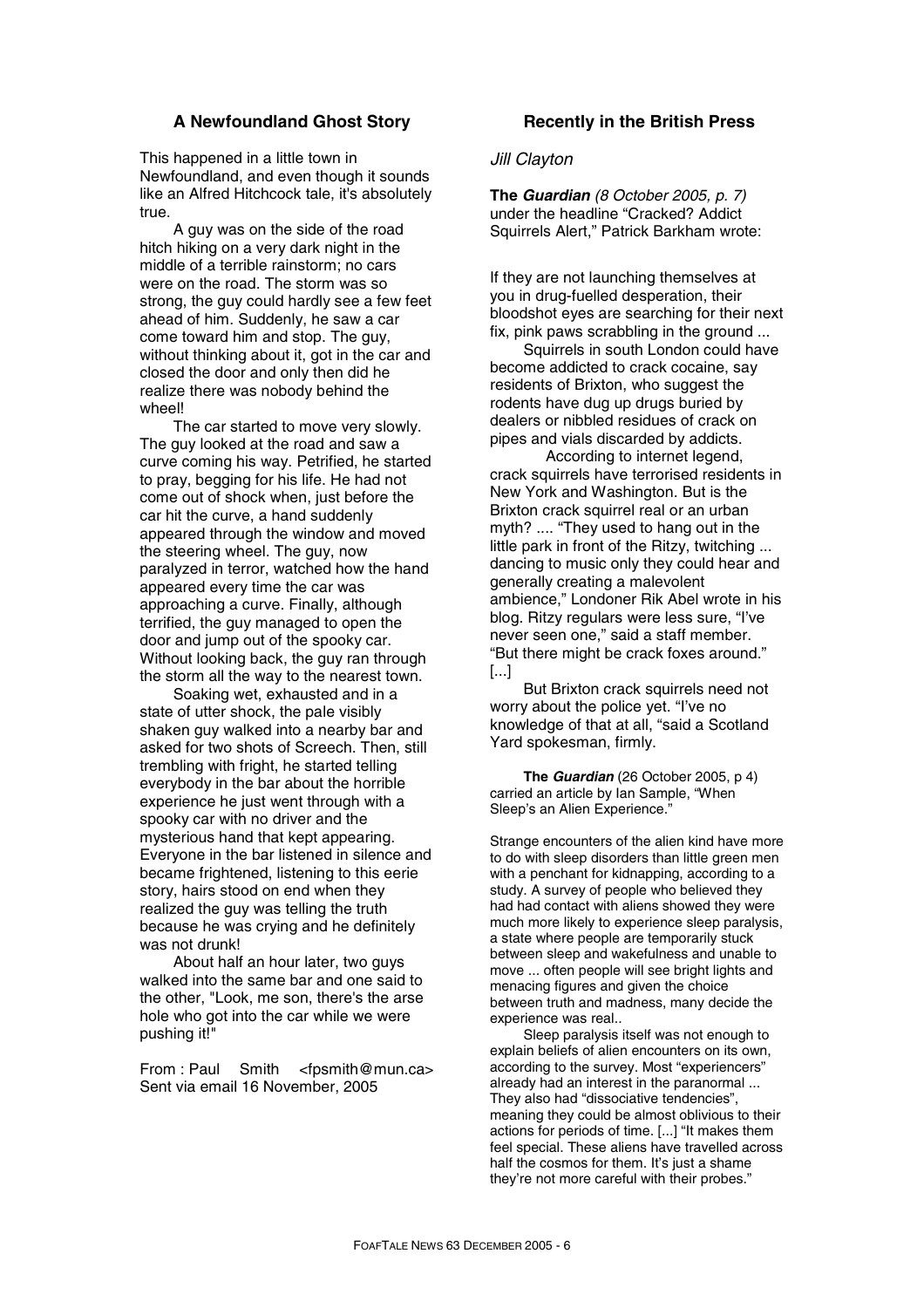# **ISCLR Conference 2006 Copenhagen, Denmark, May 29 – June 1, 2006**

The International Society for Contemporary Legend Research is pleased to announce that the 2006 Perspectives on Contemporary Legend Twenty-fourth International Conference is to be held in the 'Blixen Room' in the 'Black Diamond' building of the Royal Library in Copenhagen, Denmark. (http://www.kb.dk/kultur/diamant/indexen.htm). Also, in connection with the conference there will be a reception and tour of the collections and facilities at the nearby *Dansk Folkemindesamling* (http://www.dafos.dk/index.htm).

Copenhagen quite often *is* wonderful at this particular time of the year, and the conference will take place in the very centre of the city, within comfortable walking distance of sights, shopping and suitable settings for socializing.

Proposals for papers on all aspects of "contemporary," "urban," or "modern" legend research are sought, as are those on any legend or legend-like tradition that circulate actively at present or have circulated at an earlier historical period. Previous discussions have ranged in focus from the ancient to the modern (including Internet-lore) and have covered diverse cultures worldwide (including our own academic world).

The 2006 meeting will be organized as a series of seminars at which the majority of those who attend will present papers and/or contribute to discussion sessions. Concurrent sessions will be avoided so that all participants can hear all the papers. Proposals for special panels of papers, discussion sessions, and other related events are encouraged.

### **Travel**

Kastrup Airport is located about 15 kilometers from the centre of Copenhagen. The easiest (and often the quickest) way to reach the city centre is to take a train from the airport to *Hovedbanegaarden*, the central station. However, the hotel is located about a kilometre from the main station, so depending on how much luggage you have, you may need a cab from there.

During the day, the train runs every ten minutes from the airport station. See: http://www.cph.dk/CPH/UK/MAIN/Getting+ Here/ Renting a car is possible, but expensive and not recommended for a stay in Copenhagen. Taking a taxi from Kastrup Airport to the Cab Inn City hotel will cost approximately 150-200 Danish Kroner, but will get you there directly.

# **Accommodation**

Rooms are reserved at the CAB INN City hotel, a short walk from 'the Black Diamond.'

Standard rooms: 525,- Dkr., single; 645,- Dkr., double. ('Commodore class' and Captain's class' rooms also available at rates up to 845,- Dkr. for a Captain's Class double room). All rooms have shower/ bathrooms,  $TV$ , and kettles  $+$  free coffee & tea, but breakfast is not included. Instead the hotel has a 'morning café.' Parking is available at 120 Dkr. per day. For more information and booking see: http://www.capinn.com/UK/index.htm The Cab Inn City hotel is located across the street from Copenhagen's main police station, very close to *Tivoli* and the *Glyptoteket* museum (classical Greek, Roman, and Egyptian art) and less than a kilometre from the main square/ city hall (*Rådhuspladsen*) and *Strøget*.

CAB INN City Mitchellsgade 14 DK-1568 København C. Tel. (+45) 33461616 Fax: (+45) 33461717 E-mail: city@cabinn.com When making reservations, please include the ISCLR booking reservation number: **33305**

To participate in the conference, please forward a title and abstract, along with the appropriate conference fee, to Henrik Lassen by February 1, 2006.

Henrik R. Lassen Center for English and Danish Syddansk Universitet Engstien 1 DK-6000 Kolding Denmark e-mail: hlassen@language.sdu.dk Also, updated information can be found on the *Dansk Folkemindesamling* site, http://www.dafos.dk, as information becomes available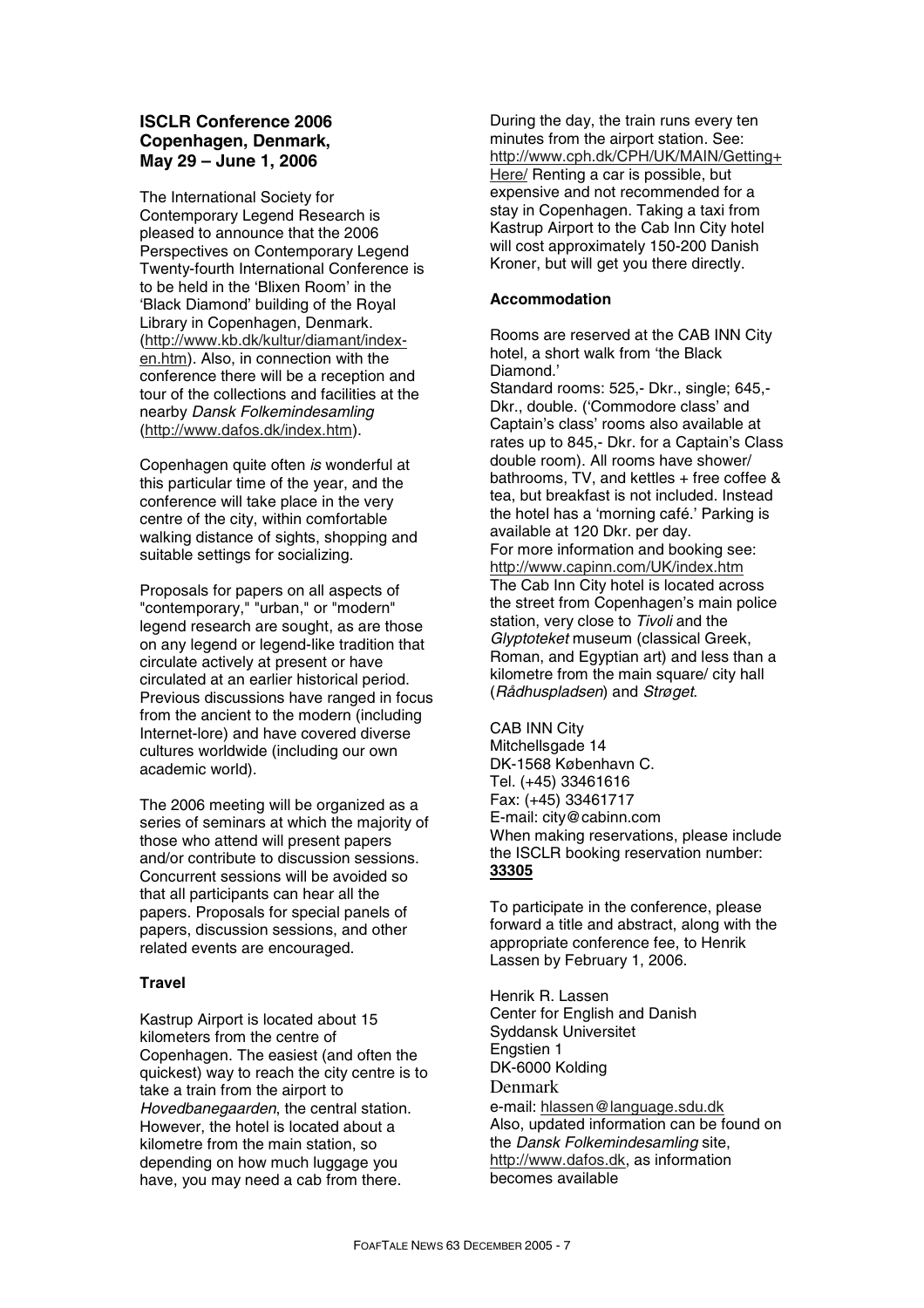### **Publications News**

*Members are invited to send in book notices, information, and/or book reviews on the understanding that these will be printed only at the editor's discretion and only contemporary legend topics will be considered.* 

### **Review**

**Rumor Mills: The Social Impact of Rumor and Legend,** ed. Gary Alan Fine, Véronique Campion-Vincent and Chip Heath. New Brunswick and London: Aldine Transaction, 2005, 268pp. Pbk. US \$28.95, £20.50, Can \$35.95. ISBN 0-202- 30747-6.

In Spring 2003 I attended a select conference on "The Social Impact of Rumour and Legend" called by Gary Alan Fine, Véronique Campion-Vincent and Chip Heath at Bellagio on the shores of Lake Como. The names of the other participants read like a list of the great and the good in rumour and legend studies: the 19 invitees included, in no particular order, Joel Best, Bill Ellis, Galit Hasan-Rokem, Luise White, Sandy Hobbs, and Patricia Turner. It was an exceptionally hard-working gathering. We met from 9 or 10 in the morning till 5 or 6 in the evening; everyone attended all the sessions; we were supposed to have read all the papers in advance and to have prepared 10 minute summaries to present for discussion. Meetings were held in the very grand, exclusive and repressive atmosphere of the Rockefeller's centre, Villa Serbelloni (like a girls' boarding school with wall-hangings). I was exhausted. The organisers moved swiftly to put a set of conference proceedings together for publication, the result of which is the present volume.

I am able to comment on the book because I decided not to let my paper go forward for publication; it has appeared since as a two-part article in *Folklore* (vol 116, numbers 2 and 3). Two other participants, Bengt af Klintberg and Patricia Turner, also did not contribute their papers (though Patricia Turner provides the introduction to one of the book's 3 sections). Apart from that, the book is a very fair representation of the meeting; the papers seem to have been altered very little from their oral versions, and the final chapter is a useful summary of the closing session chaired by Gary Fine.

Under the circumstances, this review will be quite a personal one. I shall pick out and comment on the essays in each section I found, and still find, particularly interesting.

In section 1, "The social production of conflict and prejudice," I'd like to draw attention to two historical essays. Jody Enders' "Dramatic Rumors and Truthful Appearances: The Medieval Myth of Ritual Murder by Proxy" discusses the anonymous 15<sup>th</sup>-century French drama "Mistere de la Sainte Hostie" (The Mystery of the Sacred Host), a drama re-enacting one version of the persistent (and incredible) calumny that Jews and evil Christians tortured and killed Jesus as incarnated in the Host of the Catholic mass. Among other interesting observations, she compares this accusation to the controversial medicopsychological concept of Munchausen syndrome by proxy. I also enjoyed Galit Hasan Rokem's long and learned essay about Jewish folk tradition, "Rumors in War and Times of Cataclysm: A Historical Perspective." The central discussion looks at traditions about the Roman Emperor Titus, and what particularly fascinated me were stories which closely echoed contemporary legends about bosom serpents, spider-infested boils, and other invasions of the body. In one version, for example, "God sent a mosquito to him [ie. Titus] that entered his nose and started to eat its way until it reached his brain, and started to pick at his brain" (p. 34).

In section 2, "The Spread of Rumors," I would like to pick out the essay by Pamela Feldman-Savelsberg, Flavien T. Ndonko and Song Yang. Their contribution, "How Rumor Begets Rumor: Collective Memory, Ethnic Conflict and Reproductive Rumors in Cameroon," looks at the spread of AIDS rumors that are hampering health-education and disease prevention. The subject matter is, of course, fascinating in itself, but of equal interest is the authors' contention that classic theories of rumor that claim that rumors become increasingly fragmented and impoverished over time are based on a misconception arising out of conventional laboratory tests, and that if a rumor is allowed to grow naturally and interact with other rumors and methods of communication it actually becomes more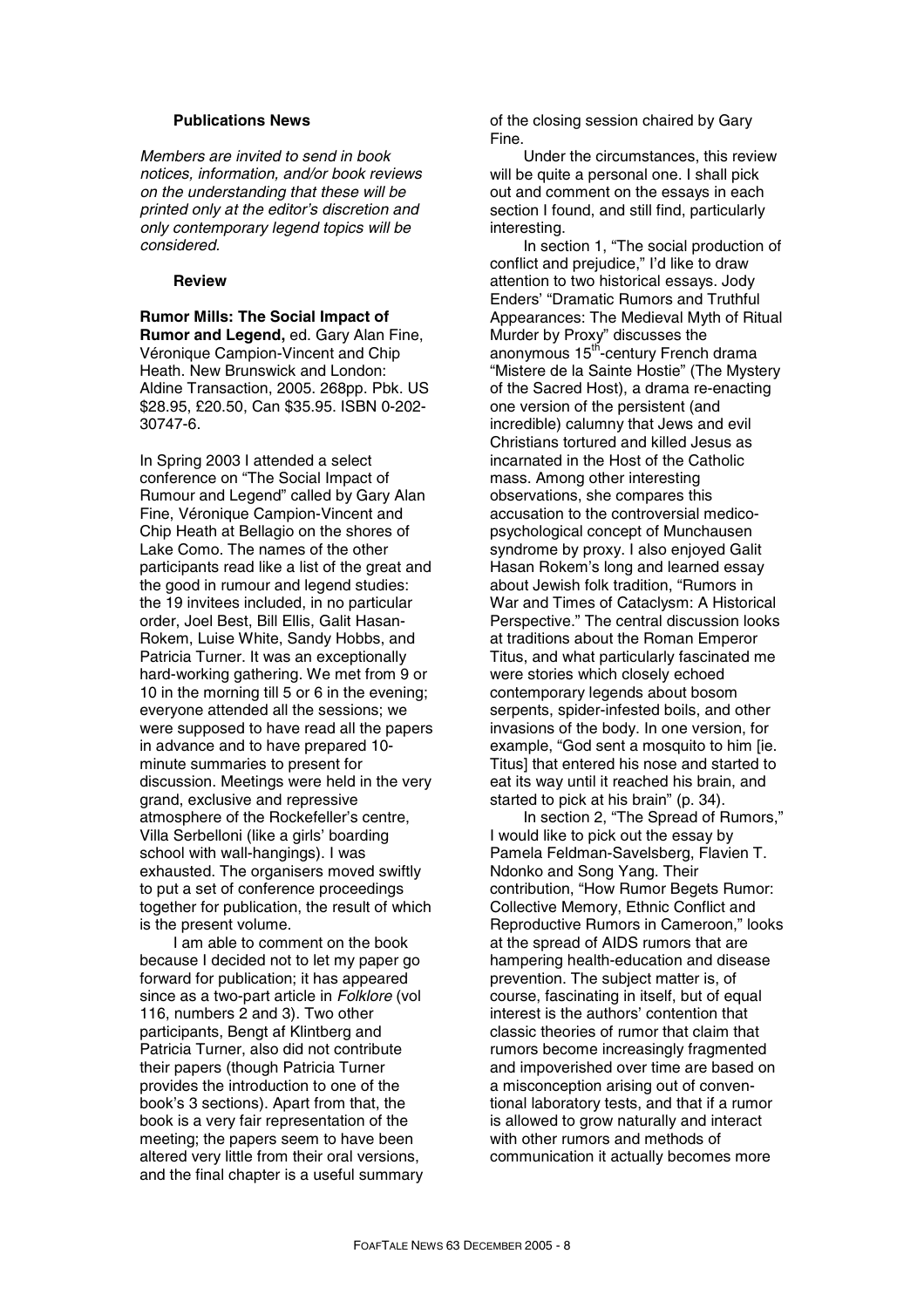elaborated, more vigorous and more likely to influence behaviour.

The third section contains two essays that are arguably the best in the book. These are: "Celebrating Arabs and Grateful Terrorists: Rumor and the Politics of Plausibility" by Gary Alan Fine and Irfan Khawaja; and Luise White's "Social Construction and Social Consequences: Rumors and Evidence." Like Feldman-Savelsberg and her co-authors, White's material is fascinating—the belief in some parts of Africa that firemen are vampires and again like Feldman-Savelsberg and her co-authors, White insightfully challenges one of the "givens" of conventional rumour-theory. This time it is the definition of rumour as a type of communication not backed up by received standards of evidence. Instead she argues that the African experience shows that the concept of evidence is itself culturally derived: for Africans personal testimony arising in "everyday talk" is the litmus-test of evidential adequacy. Unlike Europeans and Americans, White's African respondents trusted hearsay above all else: "if something was not clear, if people could not say for sure that they had been chased by vampire [firemen] ... then hearsay could clarify matters, it could frame and explain what happened to them [...] The proof ... was the logic, and the integrity, of hearsay: if someone told someone that they had been told by someone that the firemen were in the area that night, then they were" (p. 250). In Africa, she says, "standards of evidence emerge from the talking itself, from the negotiations about what is true and what is not that take place in every exchange of information and opinion" (p. 250). For myself, I think that might be true for us too.

Fine and Khawaja's article begins with a startling question—"What is it like to be a terrorist?" This strange question is derived from Thomas Nagel's question "what is it like to be a bat?" "Like Nagel," the authors say, "we are interested in epistemological questions that arise from the attempt to make intelligible the actions of an otherwise unintelligible being" (p. 189). They use this philosophical construct to examine two legends which arose in the wake of the 9/11 attacks. The first involves the claim that on that dreadful day Arab-Americans were celebrating in the streets; the second is the legend of the grateful stranger of Arab appearance who returns some small kindness with a warning to

stay away from the twin towers on September 11<sup>th</sup>. Their conclusion to this well-reasoned thought-experiment is that: "rumor scholars have focused on texts, leaving audiences under-theorized. Yet rumors need to be heard, approved, and spread if they are to have traction as cultural objects. With the diverse cast of characters recounted in rumor, audiences must put themselves in the stance of these Others ... Rumor depends on plausibility and upon credibility, but from where do these concepts derive? The answer is from experience as socialized through institutions, organizations, and relations. It is these processes of socialization that we must explore if we hope to understand—not what it is like to be a bat—but what it is like to think one is a bat. Or a terrorist" (p. 203).

Not everything is as good as this. There are weak articles and others that are unsatisfactorily short. Of course, one has to expect variable standards in conference papers. The contents, too, are very diverse in approach and subject matter, again one must expect this. But it is a substantial compilation, and readers can browse through it picking and choosing according to their own interests.

I am glad to have gone to this conference and pleased to see the proceedings published in such an accessible format.

*Gillian Bennett*

### **Recently Published**

**La Société Parano: Théories du complot, menaces et incertitude**s (The Paranoid Society: Conspiracy Theories, Menaces and Uncertainties) Paris: Payot, 2005. ISBN 2-228-90013-3. (French text)

"Nothing happens by accident," "Everything is linked," "Things aren't what they seem to be": we see conspiracies everywhere—particularly "megaplots," conspiracies on a planetary scale. This phenomenon is massive, varied, and affects almost all sectors of society to some extent, exacerbating the confusion and uncertainty which characterises our age.

How can one cope? How can one distinguish a real plot from an imaginary one? What do the believers, the "conspiracy theorists" say; what do the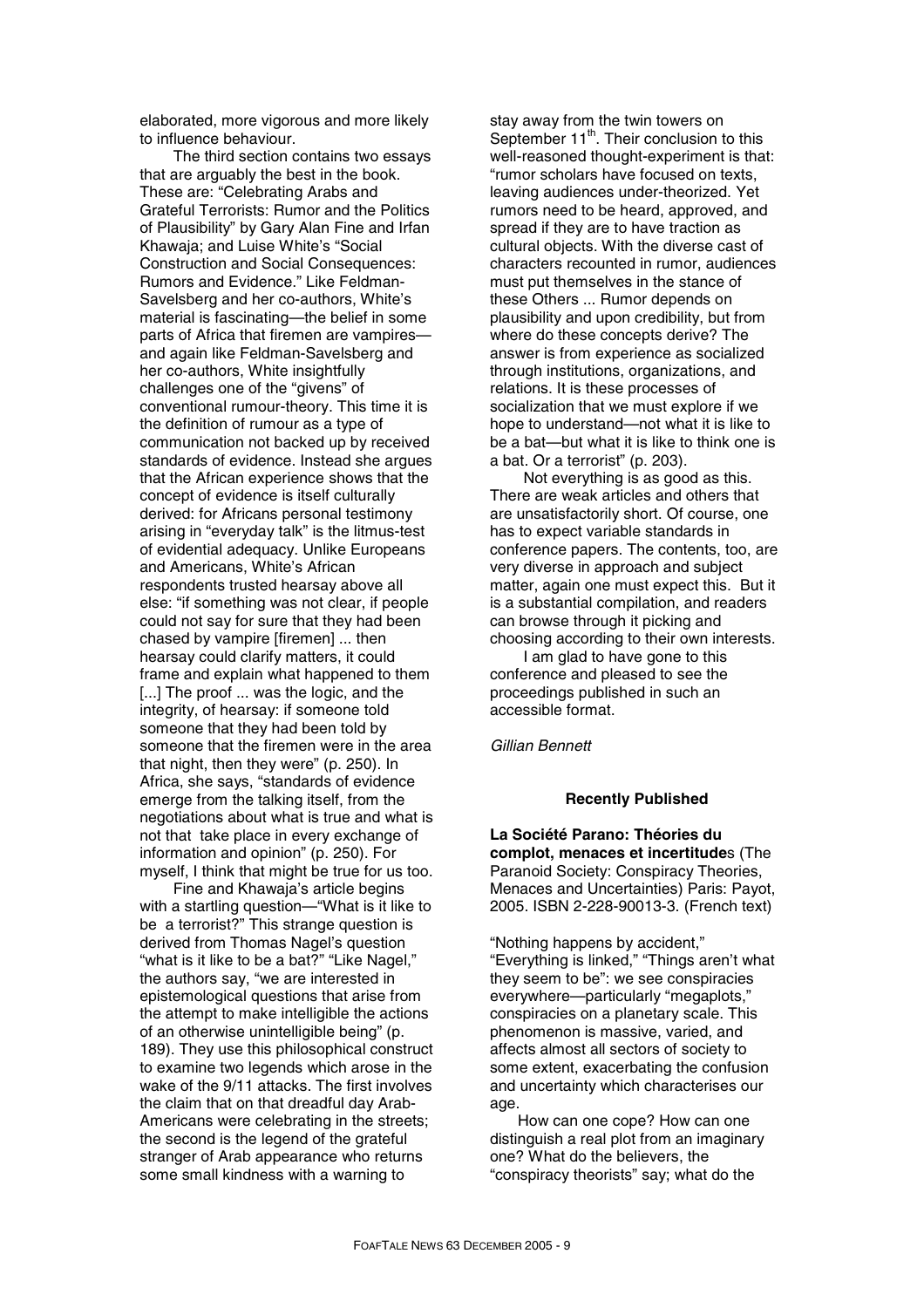analysts think? If we live in a situation of generalised suspicion, have we good reason to be paranoid? The answer is in this book, the first deciphering of one of the major tendencies of contemporary society.

Véronique Campion-Vincent, who is attached to the Maison des Science de l'homme, is co-author (with Jean-Bruno Renard) of *Les Légendes Urbaines* and *De Source Sûre*, two authoritative essays on rumour.

### *Book cover information trans G. Bennett*

**"La ragazza dello Snoopy", una leggenda contemporanea dell' autostoppista fantasma; una ricérca in Valle Brembrana**. (The Snoopy Girl: A contemporary legend of the Vanishing Hitchhiker; research in Valle Brembrana). By Stephania Fumagalli. Quaderni dell' archivio della cultura di base, no 35. Bergamo: Sistema Bibliotecario Urbana, 2004.

This work presents 36 versions of the wellknown legend "The Vanishing Hitchhiker". They were collected and told by boys and girls from different places in Val Brembrana, northern Italy, from 1996 to 2002. According to the original version located near the "Snoopy" disco at Serina, a boy gives a lift to a girl, who leaves her bag and wallet in his car. The day after we find out that she had died long time ago.

In chapter one, the Brembrana versions of the legend are contextualised by examining the valley folk culture which is rich in signs, chapels, stones, tombstones, memorialising such things as fatal accidents and the 1630 plague. In general this culture is characterised by a religious and folk ideology which develops a dialogue between the dead and the alive and reflects on death in all its aspects.

In chapters two and three, the legend of the Vanishing Hitchhiker is compared to other examples of roadside legends which were widespread in the area round Bergamo and in other parts of the world in the 1970s. These were mainly in the form of rumours or edifying exempla about the appearance of mysterious hitchhikers who announced disasters or robbed the drivers, and of other vanishing figures from the afterlife.

In chapter four, the connections between stories of the Vanishing Hitchhiker and Marian apparitions are closely examined. The well-known sanctuary of Perello in Rigos-Sambusita is consecrated to a Marian apparition, and legends of the Devil in the Dance Hall are localised to the same area and known even to the very young.

The legend of the Vanishing Hitchhiker is usually classified as a contemporary legend, but in chapter five some hypotheses about its folk background are proposed. As a matter of fact, the legend shares themes and ideas with stories about Fearless Little John, the dead masker, and night apparitions near the cemetery at Botta di Sedrina.

In chapter six, the research continues by looking at other possible origins of the versions presented in this work. Among them, two stories of recent diffusion are stressed: the story of the Phantom at the Ball collected by Cesare Bermani in a version with a soldier from Serina as the protagonist, and nineteenth-century stories where a coach driver (in one version even body snatcher) is abducted by a mysterious woman in black.

In chapter seven, we consider the ways and means by which the legend of the Vanishing Hitchhiker was spread among the young people in Val Brembrana. We suggest an answer through the analysis of the roles of television and schools in the proliferation of the legend. For example, television familiarises viewers with stories about phantom hitchhikers in other countries: an episode of "Misteri" shown on 31<sup>st</sup> October 1994 presented a French case about a "woman in white at Palavas" which overlaps with a legend from the valley remembered by some children; and the summer repeats of an episode of *"Professione vacanze"* made the phantom hitchhiker well-known.

Chapter eight is entirely dedicated to storytellers and informants, and looks at the distinctive features of their stories as well as at the attitudes they take to them, their comments and their reactions to the narrated story. Particular attention is given to their, often varied, personal narrative heritage, where fragments of traditional folklore and contemporary legends and stories about real-life experiences, family memories, plots for films and novels coexist without visible break.

Finally, chapter nine contains a stylistic analysis of the collected versions,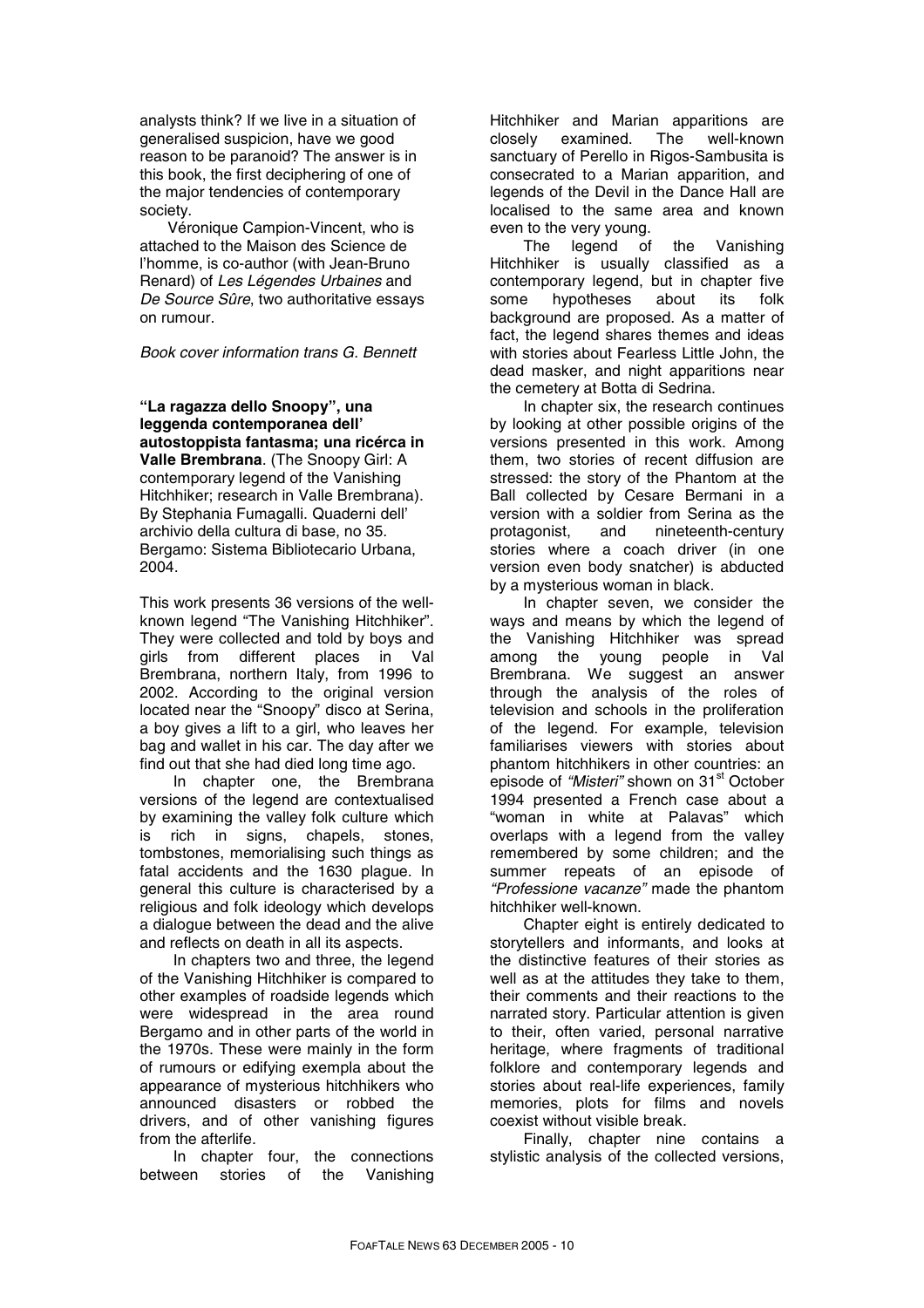led by both a narratological (typology, sequences) and a thematic point of view.

*Translation of author's abstract. Sent in by Véronique Campion-Vincent* 

**CAMPUS LEGENDS: A HANDBOOK** by

Elizabeth Tucker. Westport, Connecticut: Greenwood Press, 2005.

Since the earliest days of universities, students have told stories about their daily lives, often emphasizing extraordinary, surprising, and baffling events. This book examines the fascinating world of college and university legends. While it primarily looks at legends, it also gives some attention to rumors, pranks, rituals, and other forms of folklore. Included are introductory chapters on types of campus folklore, a collection of some 50 legends from a broad range of colleges and universities, an overview of scholarship, and a discussion of campus legends in movies, television, and popular culture.

*Information received from the author.* 

### *Articles and Book Chapters*

Elizabeth Tucker notes: "I also recently published an article, "Spectral Indians, Desecrated Burial Grounds," in *Voices: The Journal of New York Folklore* 31:1-2 (Spring-Summer 2005): 10-13.

### **Next Issue**

**Deadline for submissions February, 2006.** 

> **Next issue out March/April 2006**

### **From the Editor**

The present editor of *FOAFtale News*  wishes it to be known that:

- (1) anybody is free to send a contribution, and it will not be refereed. However, the editor has discretion to refuse an item if she considers it unsuitable for any reason.
- (2) there is no house-style and there will be no editorial intervention in any text sent in. It is up to contributors to check spelling and grammar. Original spelling and punctuation (US or British English) will be retained and may therefore vary between items.
- (3) authors retain their copyright, and reserve all rights.
- (4) clippings from newspapers should note bylines and sources.
- (5) this policy may change if a new editor is appointed.

**Editor**: Gillian Bennett **Email**: foaftale-news@aber.ac.uk **1. Please mark your contribution clearly "Contribution" —we get a lot of spam!**